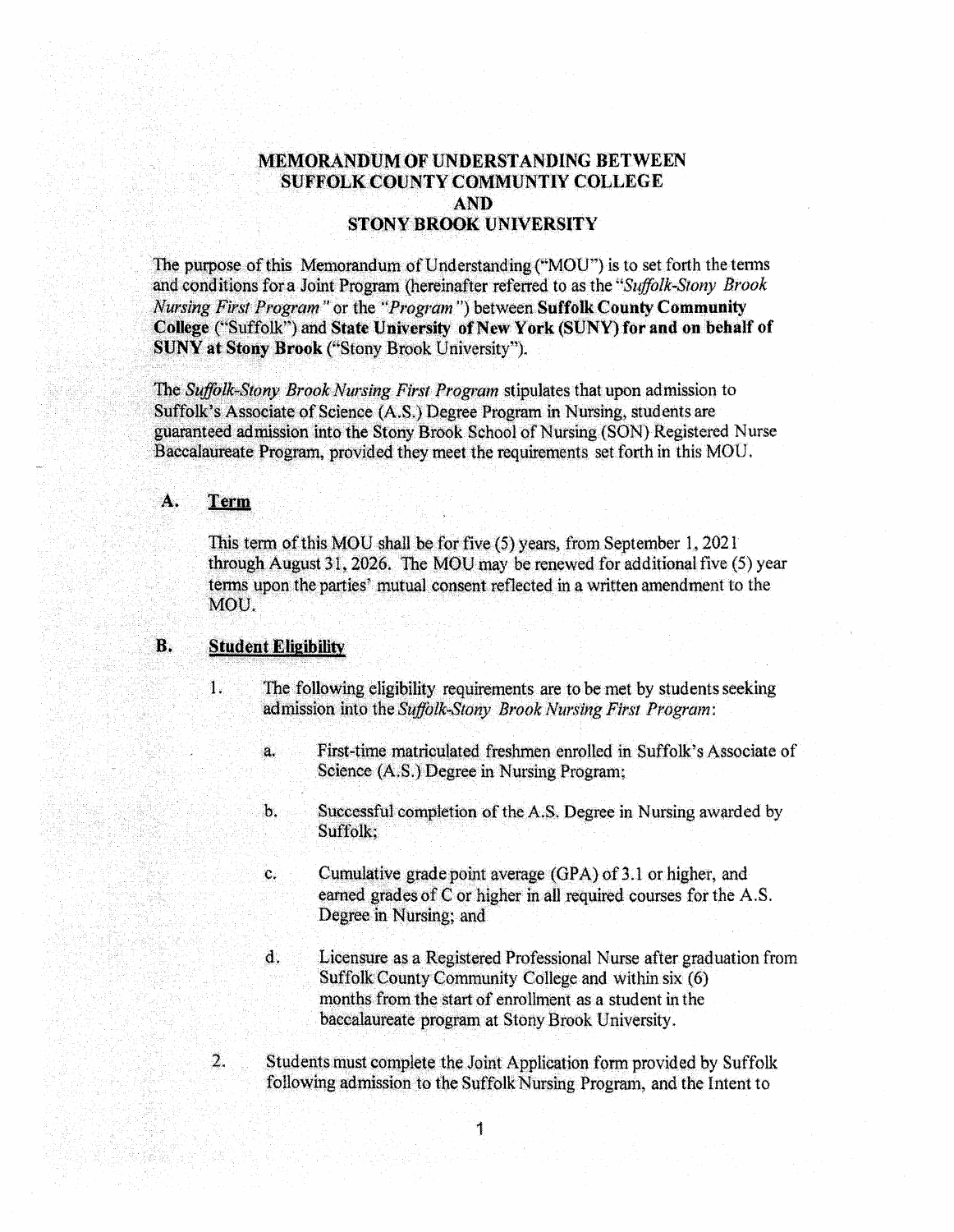Enroll form provided by Stony Brook University School of Nursing.

International students holding student visas are not eligible for the Suffolk- $\mathbf{3}$ . Stony Brook Nursing First Program. Eligible students must indicate citizenship/immigration status as one of the following:

- A U.S. citizen or U.S. national.
- An alien lawfully admitted for permanent residence in the United States.
- An alien granted asylum under Section 208 of the Immigration and Nationality Act.
- A refugee granted asylum under Section 207 of the Immigration and Nationality Act.
- An alien paroled in the United States under Section  $212(d)(5)$  of the Immigration and Nationality Act for a period of at least 1 year.
- An alien whose deportation is being withheld under Section 241(b)(3) of the Immigration and Nationality Act.
- An alien granted conditional entry pursuant to Section  $203(a)(7)$  of the Immigration and Nationality Act as in effect prior to April 1980.

### C. **Program Progression Objectives**

Students in the Suffolk-Stony Brook Nursing First Program should plan to complete their Bachelor of Science (B.S.) Degree in the Stony Brook SON Registered Nurse Baccalaureate Program in two (2) years of part-time study. Completion of the degree requirements within this two (2) year timeframe is dependent upon summer session matriculation and subsequent winter and summer sessions enrollment at Stony Brook SON, licensure as a Registered Professional Nurse, and the student's program of study and progress in completing the requirements of the Registered Nurse Baccalaureate Program.

### D. **Joint Institutional Commitments**

Stony Brook University and Suffolk agree that each institution will:

1. Designate a coordinator and an academic advisor for the Suffolk-Stony **Brook Nursing First Program.** 

 $2.$ Publicize the Suffolk-Stony Brook Nursing First Program, both internally and externally. Each institution must approve any information or statements about the program, whether published only in one institution's materials (including admissions information, student bulletins, course guides, etc.) or otherwise.

## **Stony Brook University Commitments**

E.

 $1$ . Stony Brook University SON representative(s) will meet at Suffolk with students in the Suffolk-Stony Brook Nursing First Program. The purpose of such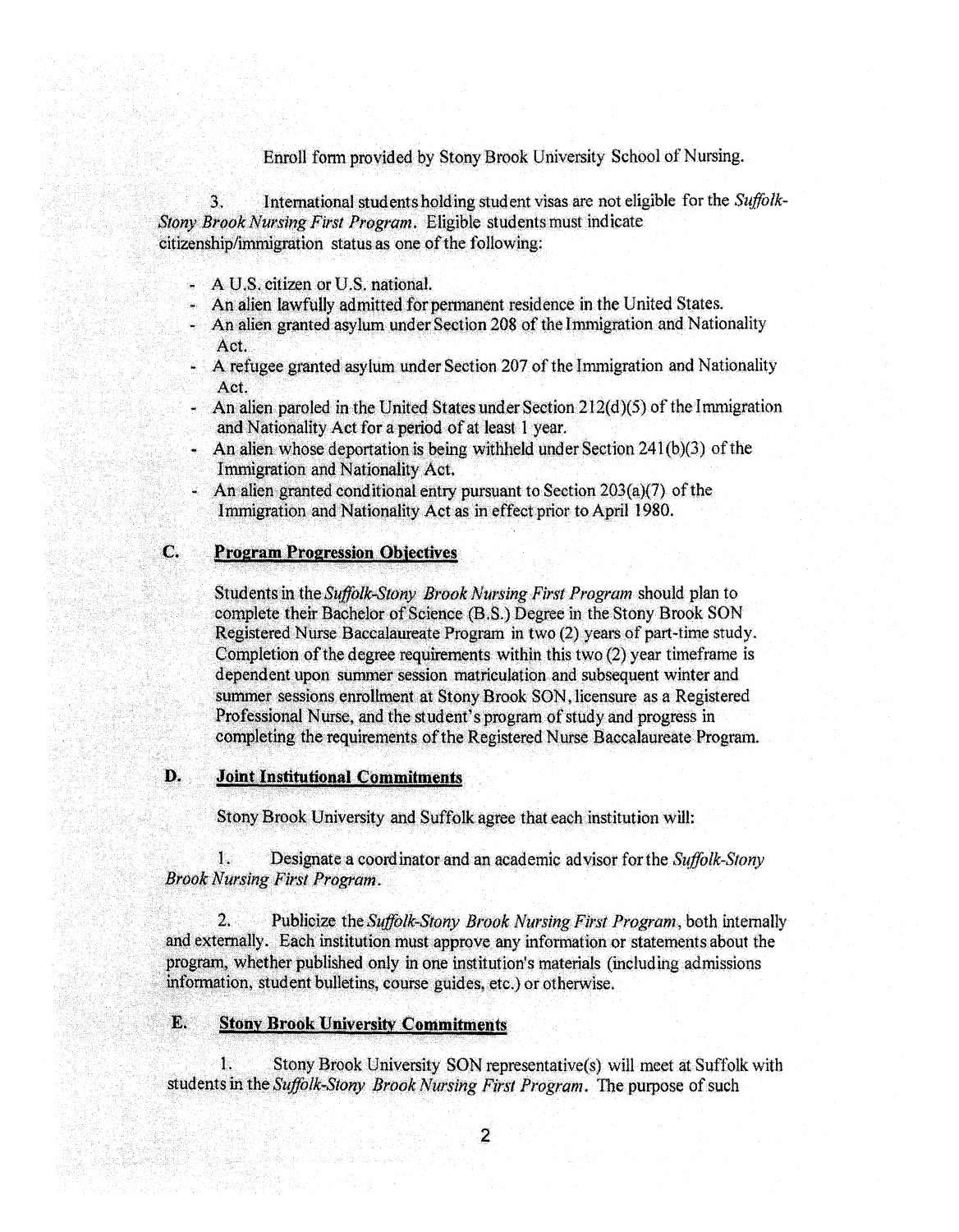meetings is to provide information about Stony Brook University's SON Registered Nurse Baccalaureate Program's curriculum and general information about Stony Brook University.

As needed and as mutually agreed upon between the parties, Stony Brook  $\mathbf{2}$ . University SON representative(s) will provide information sessions with faculty and staff of Suffolk who will be involved in advising students enrolled in the Suffolk-Stony **Brook Nursing First Program.** 

### $\mathbf{F}$ . **Suffolk Commitments**

Publicize this MOU to students, faculty and professional staff in campus  $\mathbf{1}$ publications, and ensure that brochures and other printed materials are distributed to its Counseling Centers and other appropriate offices.

Suffolk will provide the necessary applications for students who want to  $\mathbf{2}$ . apply to the Suffolk-Stony Brook Nursing First Program. The cost of printing the application will be borne solely by Suffolk.

 $\overline{3}$ . Suffolk will be responsible for the identification of candidates to the Suffolk-Stony Brook Nursing First Program. Applications will be evaluated according to the criteria set forth in this MOU. Consideration for the Nursing First Program may only take place during the student's first year of study.

On February 1st of each year, Suffolk will submit to the Stony Brook  $4<sub>1</sub>$ University SON a list of those students enrolled in the Suffolk-Stony Brook Nursing First Program who are scheduled to graduate at the end of the subsequent spring semester and who have confirmed their decision to attend the Stony Brook University's SON Registered Nurse Baccalaureate Program.

5. By June 1<sup>st</sup> of each year, Suffolk will instruct students enrolled in the Suffolk-Stony Brook Nursing First Program to request that a copy of their official transcript, indicating final grades and the conferral of the A.S. degree in Nursing, and provide such copy to Stony Brook University SON.

Suffolk will assist in the coordination and preparation of advisement 6. programs involving Stony Brook University's SON faculty and staff.

### G. Articulation for Transfer Students Not Participating in the Suffolk-Stony **Brook Nursing First Program**

 $\mathbf{I}$ . The terms and conditions set forth under this MOU relate specifically to students who are enrolled in the Suffolk-Stony Brook Nursing First Program by simultaneously applying to Suffolk and Stony Brook University's SON Registered Nurse Baccalaureate Program. Some students who apply to Suffolk, however, have not yet decided upon their ultimate educational objective or transfer destination. During their